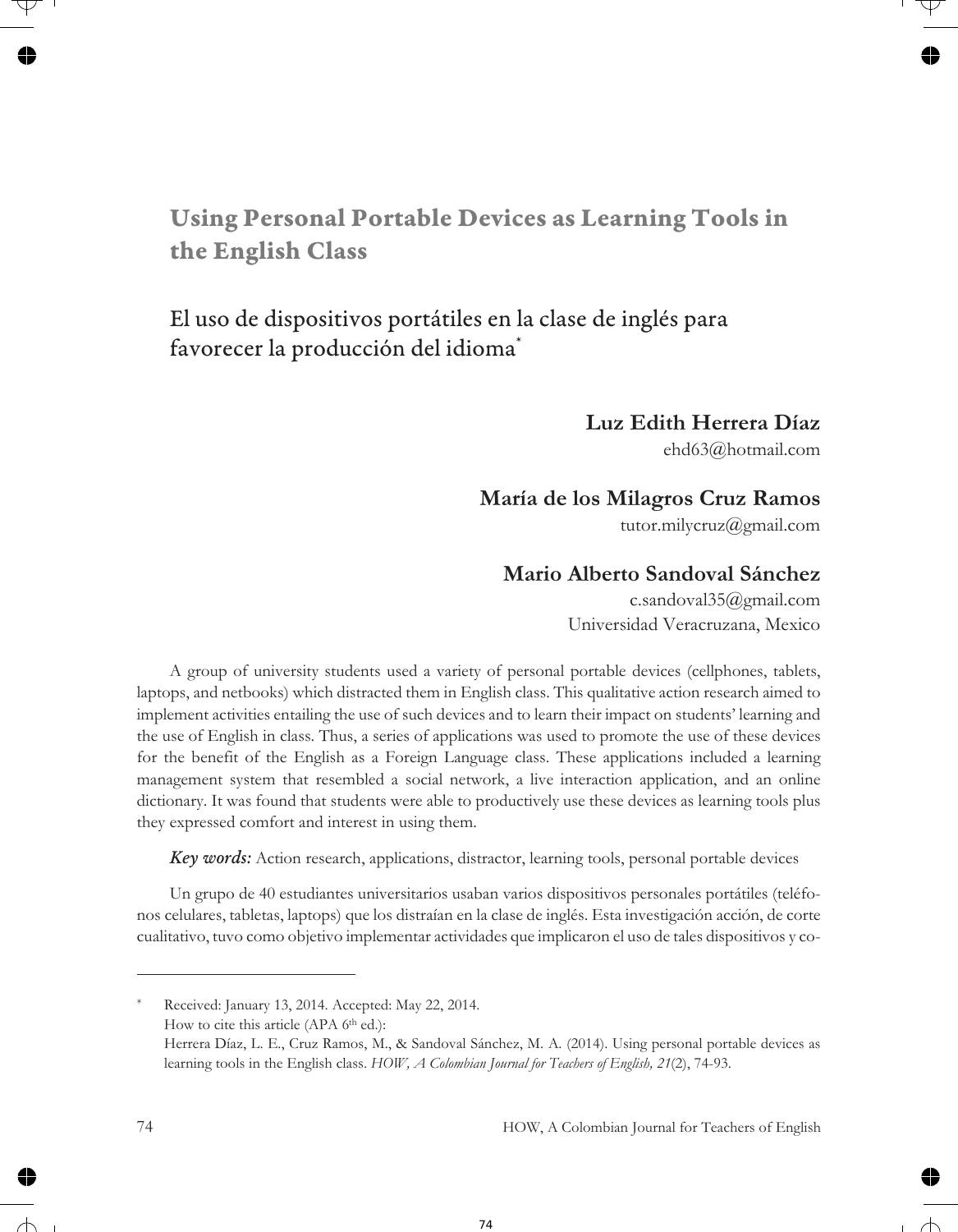nocer su impacto en el aprendizaje y el uso que hacían del inglés los estudiantes en la clase. Se utilizaron una serie de aplicaciones fueron utilizadas para promover el uso de estos dispositivos en beneficio de la clase de inglés. Estas aplicaciones incluían un sistema de gestión del aprendizaje semejante a una red social, una aplicación de interacción en vivo y un diccionario en línea. Se encontró que los estudiantes usaron dichos dispositivos productivamente como herramientas de aprendizaje y expresaron comodidad e interés en usarlas así.

*Palabras clave:* aplicaciones, dispositivos portátiles personales, distractor, herramientas de aprendizaje, investigación acción

#### **Introduction**

This paper presents a description of the action research project "Using personal portable devices as learning tools in the English class," and its consequent educational intervention in two groups (first and fourth levels) at a private university in Mexico. After having taught and observed our own classes for two semesters, we identified that due to the fact that school policies have become either ambiguous or indifferent regarding portable device use in class, students show little care for those rules. Thus, they seem to condone taking out their cellphones, laptops, and tablets in the middle of a class to text their friends, or even to update their Facebook status, distracting them from the class activities.

This project arose from the conflict caused by the constant use of cellphones, tablets, and Wi-Fi accessibility at Universidad del Valle de México (UVM) – Veracruz campus, where, as we mentioned before, there is a lack of policies to regulate their use on the university's campus. A series of interviews of some of our coworkers validated our considering the importance and relevance of carrying out this research and trying to answer the following research questions: How can personal portable devices be used efficiently and constructively while students are doing innovative class activities according to the English language program for UVM?, and, How does this usage impact students' learning and their using English in class?

The aforementioned interviews also confirmed two things: that teachers shared a negative perception of portable device use in class and that students used devices such as cellphones, iPads, and laptops even when instructed not to do so. We also perceived a lack of institutional support, since there were no regulations regarding the use of this kind of devices. Then, we figured that even when any private institution may have guidelines for the use of portable devices, it could be counter-productive because private institutions tend to demonstrate constant innovation with technology as a way to relate to their target audience.

Working in a private institution where students are used to having the latest technology has made the presence of portable devices inevitable. That is, devices are always present in the classroom. More traditional teachers seemed to think the solution simply lay in collecting the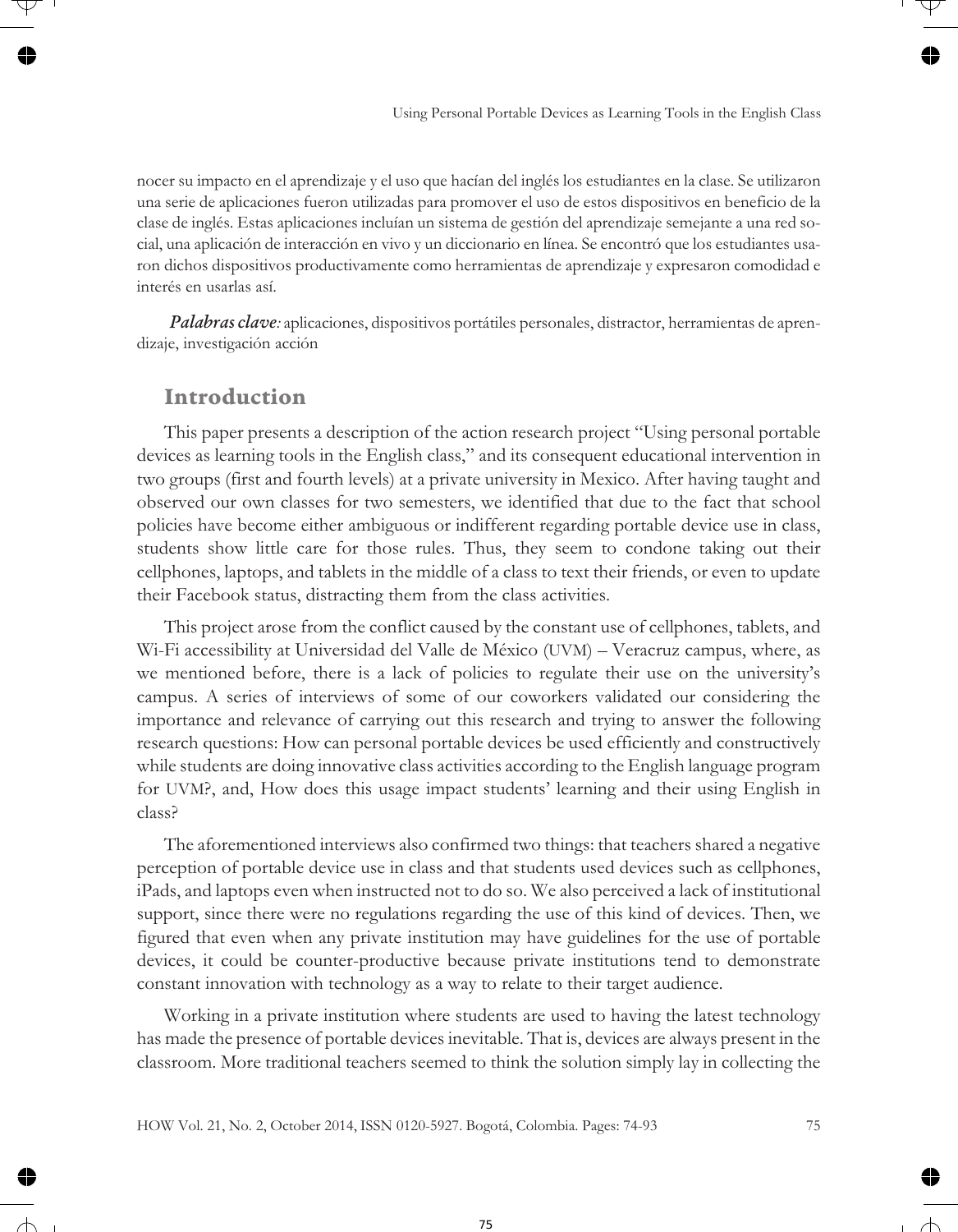portable devices at the beginning of class, but, as was mentioned before, times have changed and everything seems to indicate that using technology in class will only increase in years to come.

At the beginning of this project it was observed that students at UVM texted, tweeted, and even took photos during class; unfortunately, they did so only as a fun activity. Chatting with the person next to them does not necessarily distract students anymore. Nowadays, they can interact with people across the room, across campus, even in another school, city, or country; all of this via social networks and email.

The UNESCO (2012) has launched a series of papers that analyzes existing initiatives to use mobile learning in favor of education. According to their statistics, by 2012 there were over 5.9 billion mobile phone subscriptions worldwide, and for every person who accesses the Internet from a computer, two do so from a mobile device. Thus, we consider it important to understand how and when these devices could really function as an aid to learning.

In this context, we aimed to implement some innovative activities entailing the use of personal portable devices and also research the impact of such intervention on the students' learning and use of English in class. A number of activities were designed with the sole purpose of fostering a culture on portable devices use in which they were no longer perceived as distractions but welcomed in the classroom and used as learning tools. The activities implemented included the use of free software applications to reinforce the learning process while adding new tools as teaching aids.

We consider that the inclusion of some portable devices in class could consist of using them to carry out activities that support the learning, reinforcement, and/or practice of any aspect (written, verbal) of the target language. For example, these activities could include the use of online dictionaries to enrich and improve vocabulary uses and the use of audio recordings for conversation modeling and production, among others. It would also be considered as productive if students used their portable devices to communicate in English, especially if the communicative act involves real use of the language, such as expressing opinions and sharing experiences.

### **Theoretical Framework**

## *Use of Personal Portable Devices for Educational Purposes*

Mobile device is the term used to name information and communication technology (ICT) gadgets that contain fragile electronic components, need power to operate and connectivity for access (Goundar, 2011). According to Naismith, Lonsdale, Vavoula, and Sharples (2004),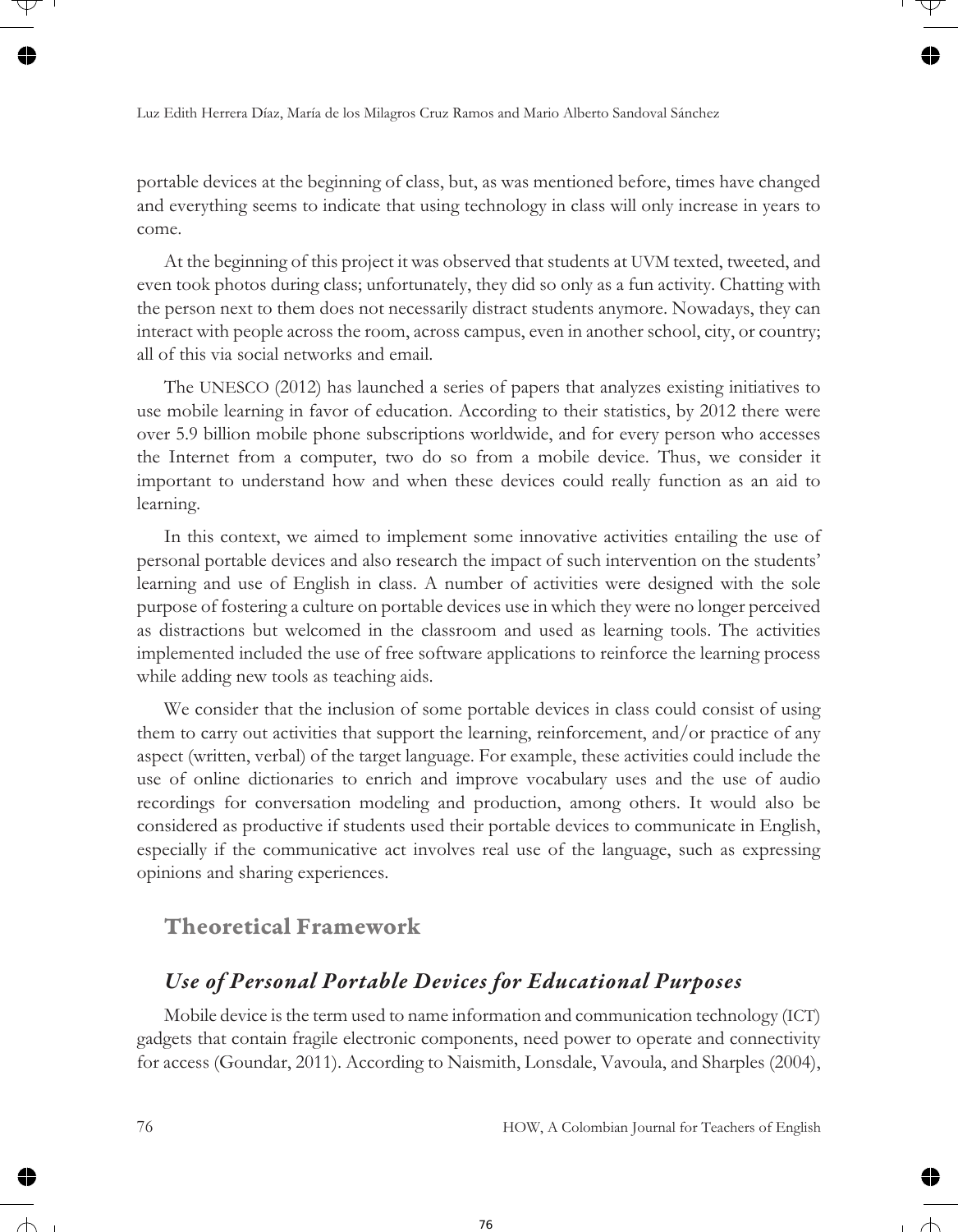devices that can be classified as both portable and personal are what people most commonly think of in relation to mobile technologies: mobile phones, tablets, and laptops. Although these are defined as personal portable technologies, they are commonly thought of as mobile devices.

A number of experts (Ally, 2009; Valk, Rashid, & Elder, 2010) have examined the extent to which the use of mobile devices can help support teaching and learning. They have concluded that there is evidence that mobile devices impact educational outcomes even if less evidence exists as to how they impact the outcomes. There have typically been some concerns about mobile devices in the classroom due to the belief that they can distract learners from work (McCoy, 2013). However, evidence seems to show the benefits outweigh this risk.

For instance, Jones (as cited in Lauricella & Kay, 2010) found that a majority of college students own computers and wireless devices and believe that connectivity has enhanced their learning experience. Likewise, tablets were found to offer a beneficial addition to instruction in a study implemented in Australia. The report, produced by the State of New South Wales, Department of Education and Communities (2012), states that "all teachers involved reported that students' engagement and motivation had increased exponentially throughout the trial period. It was postulated that the increase in motivation had prompted the increase in student engagement" (p. 48).

There is some research regarding the use of mobile technologies to enhance English learning, however, there seems to be a lack of research regarding our particular local and national context. The UNESCO's report on mobile learning (2012) acknowledged the existence of 21 mobile learning initiatives in Latin America related to pedagogy in- and outside the classroom. Even when three of these initiatives took place in Mexico, none of them focused on language learning.

Going even further in the matter, Negrete (2010) points out that only 3% of the educational intervention projects that take place in Mexico every year are carried out within the private sector (See Figure 1).

The former means there is little precedent regarding the incorporation of mobile devices into the English language teaching-learning process within our national private educational system. Furthermore, it seems that this thematic concern had never been addressed before at UVM – Veracruz campus – even when teachers have shown a generalized feeling of discomfort towards students' use of mobile technology in the classroom.

#### *Innovation and Educational Interventions*

Educational interventions have been defined as efforts to implement and improve educational programs within a specific context, and are based on research. Barraza (2006)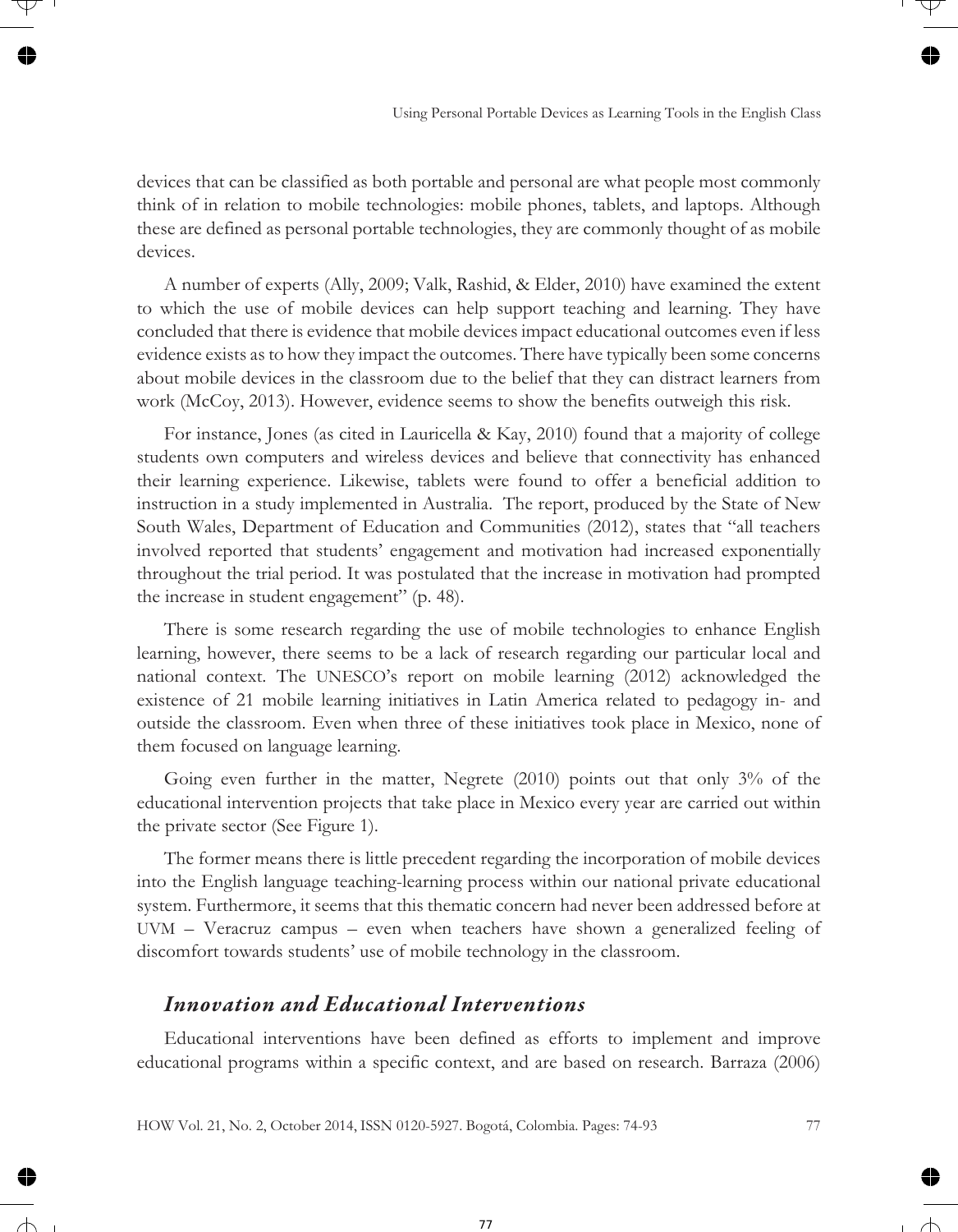

**Figure 1.** Educational Intervention Projects in Mexico (Negrete, 2010)

explains that educational interventions seek innovative approaches to problematic concerns. He adds that innovation emerges from an individual concern, or experiences, which acquire a particular meaning from the professional practice of the people involved.

Based on this perspective, it is possible to place teachers at the center of problematic situations as the main agents of change. Thereby, teachers also become researchers and are responsible for identifying problematic situations, aspects that need to be fixed or that could be improved.

According to Barraza (2005), there are three different kinds of educational innovation. The main difference among these three lies in the specific area of the context being impacted by the changes produced as a result of the innovation and therefore the intervention. These areas can be the institution, the curriculum, or the teaching practice. The extent to which the changes are beneficial (or not beneficial) is determined by the teacher's own perceptions.

Hannan and Silver (2000) refer to innovation as a short-term strategy for maximizing profit or overcoming an immediate crisis. For Rogers (1995), "an *innovation* is an idea, practice, or object that is perceived as new by an individual or other unit of adoption" (p. 11, emphasis on the original). According to him, innovations are characterized by the following:

- their relative advantage (is it better than the idea it supersedes?)
- their compatibility (is it consistent with the existing values, past experiences or potential adopters' needs?)
- their complexity (is it difficult to understand and use?)
- their trialability (is it experimented with on a limited basis?) and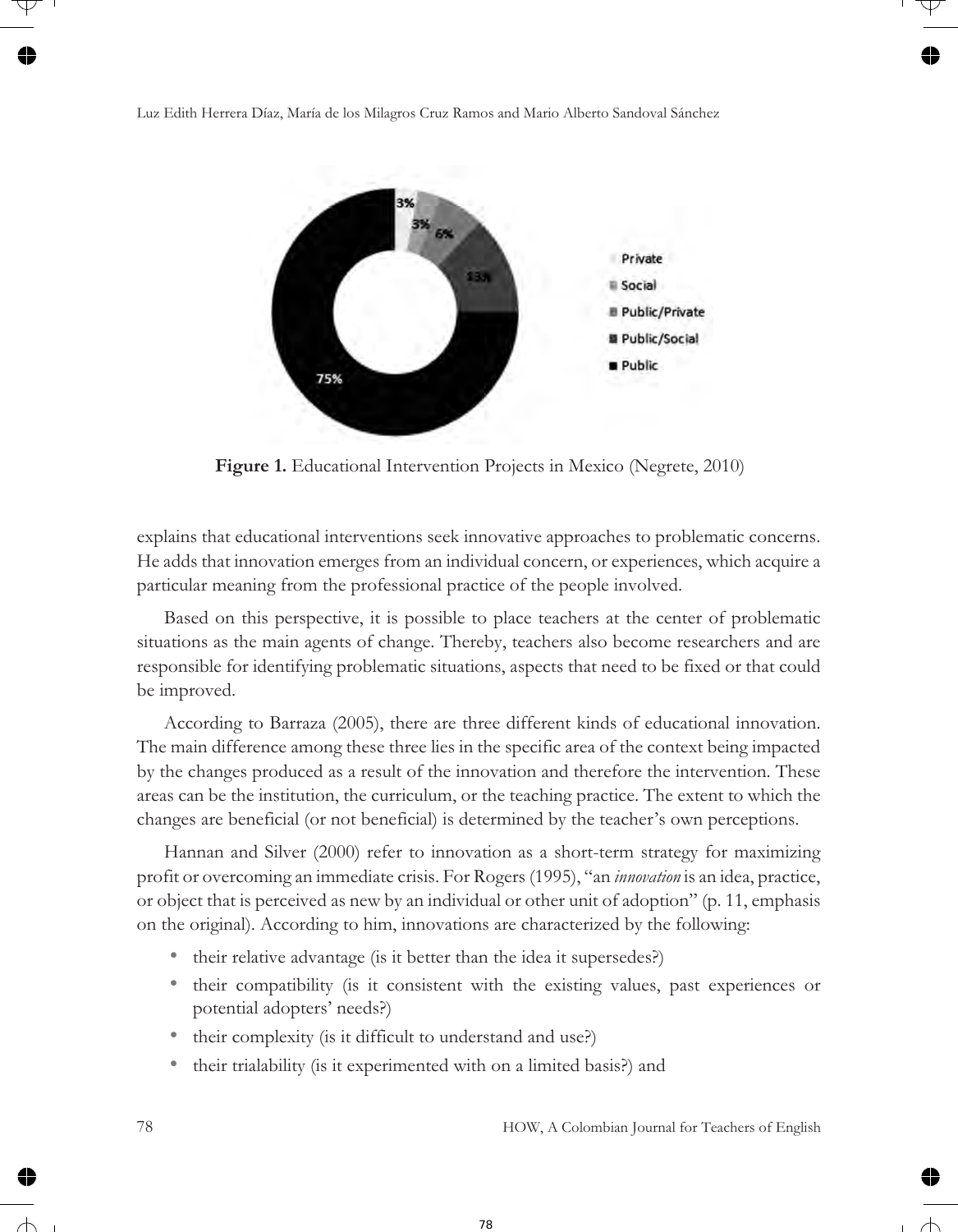• their observability (are the results visible to others?).

In a similar vein, Sikes (1992) asserts that talking about innovation in education is to talk about changes that are put into operation in the system and for it to develop at the same level that societies in the world do. Innovation in higher education can mean "a planned or deliberate process of introducing change, directed towards (but not necessarily achieving) improvements or solving or alleviating some perceived problem" (Hannan & Silver, 2000, p. 10). In that sense, action research and consequently an educational intervention can be a vehicle for change, but it should be taken into consideration that innovation at this level is rather simpler than innovation at the operational level (Trebbi, 2003); to plan is not the same as to implement. In this particular case, we endeavored to implement an innovation (using cellphones, tablets and/or laptops for educational purposes in the English class) and observe its impact on the students' learning and use of this foreign language.

According to Brooks-Young (2010), teachers need to rethink their approach to instruction by trying out student-centered strategies and activities that focus on collaboration, communication, and problem solving. *Touchstone* (Cambridge University Press), which is the textbook used at the UVM, translated this idea into communicative language teaching (CLT) activities that focused on real language use. According to Richards (2006), CLT sets as its goal the teaching of communicative competence, which is opposed to grammatical competence. The former focuses on providing learners with the skills necessary to engage in meaningful conversation, whereas the latter focuses on building sentences and knowing how sentences must be formed.

As we have previously defined, the educational intervention is understood as the set of actions, pedagogical and methodological assessment, which are developed by the interventionists, whether institutionally or personally, to carry out a program previously designed, and aims for the people or group involved to reach the proposed objectives of the program (Jordán Padrón, Pachón González, Blanco Pereira, & Achiong Alemañy, 2011). It is important to mention that, since we had to follow a program, this project was a complement to the class curriculum. Thus, it was possible to include the use of cell phones, tablets and/or laptops as part of the teaching-learning process without altering the program previously set.

### **Methodology**

### *Methodological Approach*

The present project, relevant to the educational milieu, was carried out under the umbrella of qualitative research, and specifically developed through action research, considering it as a way of studying and exploring a social situation with the purpose of improving it (Suárez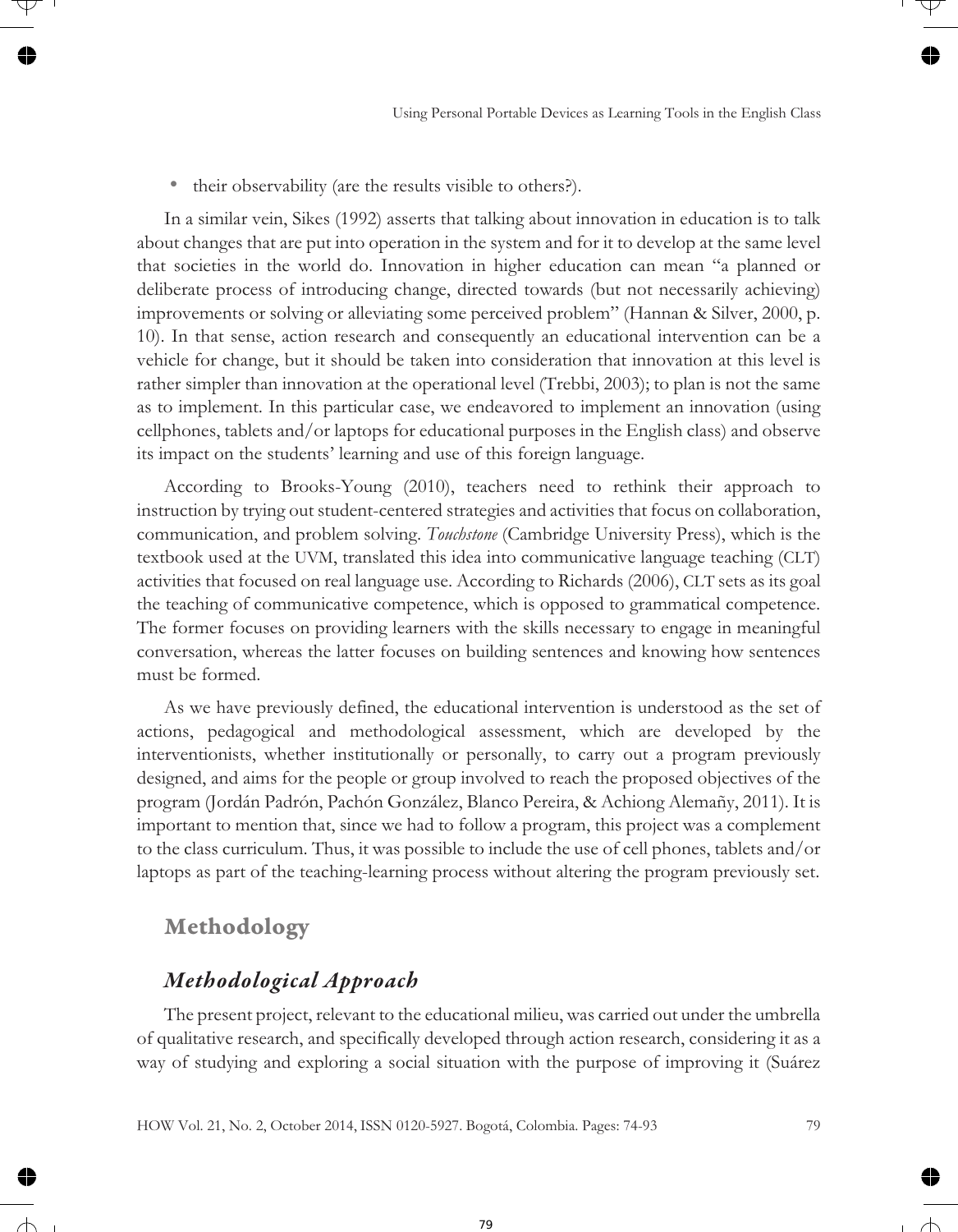Pazos, 2002). In the educational field, Chamot, Barnhardt and Dirstine (1998) consider that the basis of action research is the classroom, and is carried out by teachers intending to reflect on and improve their own teaching practice.

According to Burns (2010), "action research involves taking a self-reflective, critical, and systematic approach to exploring your own teaching contexts" (p. 2). Later in the process, teacher-researchers need to work on the construction of proposals that help improve or change their context, which can be as particular as the teacher's own practice or as general as the institution where the experience takes place.

In view of the above, Kemmis and McTaggart (1988) state that action research normally involves four broad phases in a cycle of research: *planning*, *action*, *observation*, and *reflection*. In the first one, the teacher-researcher identifies a problem or issue and, in order to solve or improve it, s/he develops a plan of action. In the second one, the plan is implemented, that is, there is a deliberate intervention in the class (See Innovation and Educational Intervention in the Theoretical Framework section above). In the third one, the teacher-researcher systematically observes and documents the effects of the intervention; that is, at this point, the collection of data takes place. In the last phase, the teacher-researcher reflects on, evaluates, describes such effects, and intends to understand the issue in question, which may lead to carrying out further cycles. In other words, in the fourth phase, the data analysis is carried out.

**Planning phase: Selection of sample and design of activities.** The activities in this project were planned to provide an interesting twist on classwork, especially on quizzes. In this respect, Brooks-Young (2010) also suggests that educators need to adapt their approach to instruction continuously in order to ensure that classroom activities remain relevant. Based on this knowledge, an important aspect in designing the activities for the intervention was to include different group dynamics so that collaboration and more natural communication could take place.

Once we had identified the issue to be improved and had planned the activities aiming to do so, we selected the students who would participate in the study.

*Participants.* After identifying the problem related to the use of portable devices in our English classes at UVM, as previously explained, it was decided that the intervention activities were to take place in two different groups, each led by a different teacher-researcher. These groups were at opposite ends of the spectrum in the English program of this university. Group A was a Level 4 class in which students were already fluent in the language, whereas Group B was a Level 1 class composed of true beginners.

There were 24 students in Group A, which consisted of students with majors like architecture, communication, and engineering. Their level of English was intermediate. There were 18 students in Group B, who belonged to three different majors: gastronomy, tourism and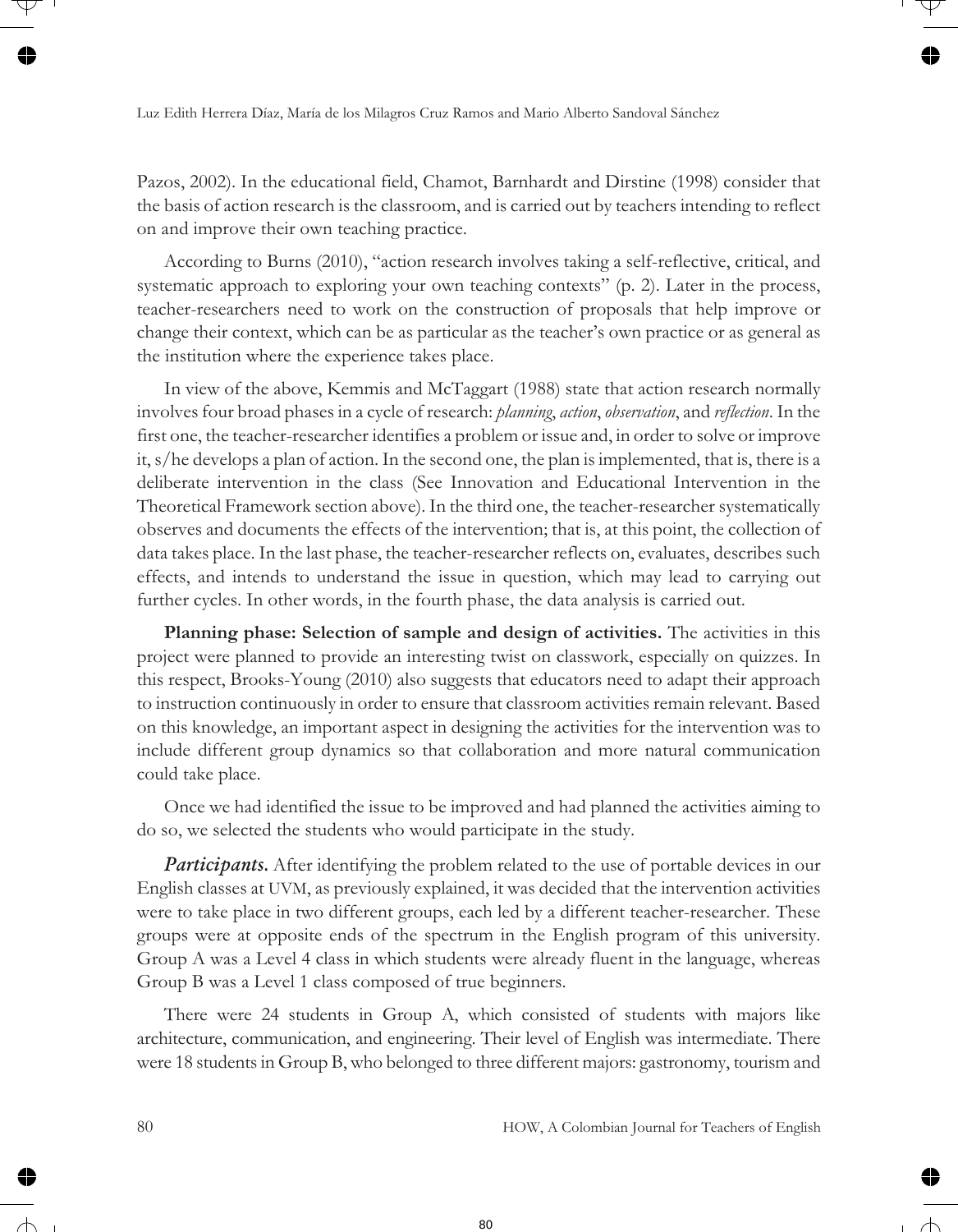industrial engineering. Fifteen out of the 18 were true beginners who showed little confidence from the first day of classes. In both groups, the students' ages ranged from 17 to 24.

**Action Phase: Intervention (implementation of activities).** A total of five core activities (See Table 1) were designed to be implemented using topics and materials relevant to the course content of each of the two groups. The activities were implemented on a weekly basis with the purpose of molding routines and habits regarding the students' use of cell phones, tablets, and laptops. This implementation would ultimately impact the teacher-researchers' practice too. Before the actual implementation started, a week was assigned to help students get acquainted with the tools they needed to use on their portable devices. This was called an induction week, and it made the transition smooth and practically effortless.

The activities were to be implemented over a period of eight weeks. As has been mentioned, the induction week was dedicated to helping students get familiar with the tools to be used, and the next seven weeks to the actual implementation of the innovative activities. However, this could not be done on the date originally set, since a series of problems arose during the week the implementation was supposed to begin.

Wi-Fi connection was lost for about three weeks due to constant rains, so, Group B's acquaintance process began at the language lab. The activities carried out involved working with all of the tools described in the following section. It is important to mention that the innovative activities also matched the learning objectives the students were to achieve, according to the textbook units being covered in those seven weeks.

Before describing the activities implemented, it is important to describe the tools selected for such implementation. All of the tools listed below are free of charge and can be accessed from all kinds of portable devices, such as cellphones, iPods, tablets (iPads), and laptops. With the purpose of acquainting the reader with their possible uses, we describe here each of the sites and applications we have referred to as tools until now.

## *Sites and applications used for the intervention*

- (a) Merriam-Webster Dictionary:
- Merriam-Webster online dictionary: Free online dictionary, thesaurus, Spanish-English and medical dictionaries, audio pronunciations, word of the day, word games, and many more high-quality features (accessed from http://www.merriam-webster.com/ on laptops and tablets, accessed from i.word.com on other smartphones).
- Merriam-Webster App: In addition to all the definitions from *Merriam-Webster's Collegiate Dictionary*, this app offers voice search, synonyms, antonyms, example sentences, word of the day, and more.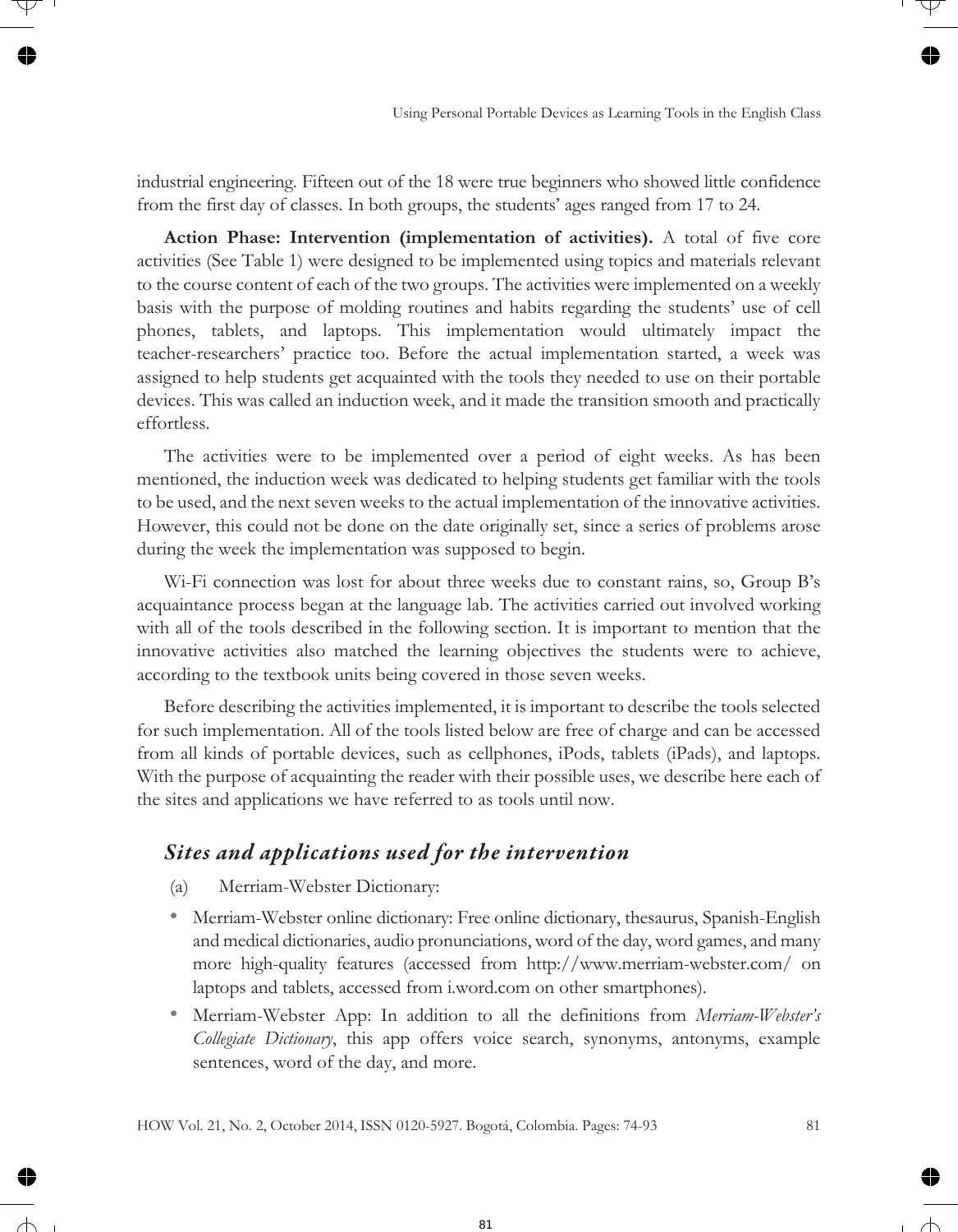- (b) Socrative: According to the product's own website,1 Socrative is a smart student response system that empowers teachers to engage their classrooms through a series of educational exercises and games via smartphones, laptops, and tablets. Teachers need to create an account, which will provide them with a "room" number. Students need to be provided with this number to access a private group where they will be able to interact posting anonymous opinions and comments. They can also take part in games and competitions where they have to be the ones to answer a question, or even answer a quiz previously created by the teacher. Unlike comments, quizzes will require students to introduce their names, letting teachers know the students' scores. One of the most attractive aspects of this web application is that it can send grade reports to the teacher's email account, which saves time commonly used in grading.
- (c) Edmodo: It is a free, secure social network for classroom use. Edmodo can be accessed online or through a portable device. It can be considered an academic version of Facebook, since students and teachers are able to post and comment on each other's contributions. Edmodo allows teachers to share announcements and assignments for the class. It is also possible to add files and links to other websites for students to check. In education, Edmodo's biggest advantage over Facebook is its being a safe and secure virtual learning environment—with no apps, games, or advertisements included.

**Observation phase: Data collection.** Doing action research requires data collection methods such as journals, anecdotal records, field notes, audio and video recordings, photos, interviews, questionnaires, tests, document analysis, autobiographies, and so forth (Hopkins, 1989; Winter, 1989). These elements help us know, as much as possible, the situation and events taking place in the class under scrutiny. Therefore, during this intervention, namely, the second phase (action), which overlaps with the third phase (observation), both described by Kemmis and McTaggart (1988), a number of instruments for collecting data were used during the actual implementation of the activities planned as an innovative solution to the problem already identified.

Field notes, as well as the rest of the data collection instruments, were applied while supervising the implementation of the activities in both groups. The field notes presented are mainly descriptive, for they intend to detail events, activities, and particular actions of participants in the group, while also revealing how students reacted to the intervention. Photos were taken using portable devices such as cellphones and iPads. Photos helped

http://www.socrative.com/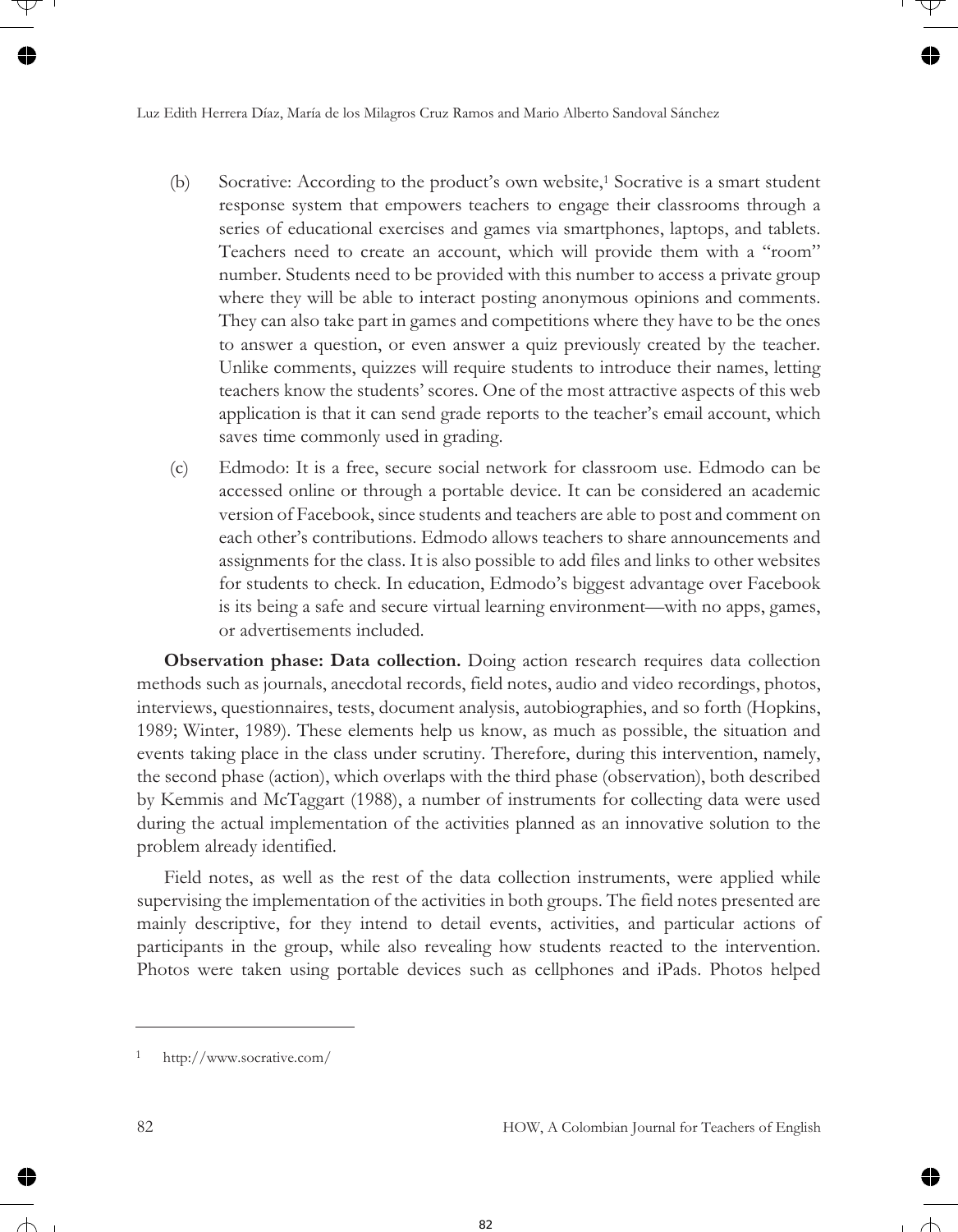capture students' reactions as well as group dynamics. They were taken while students were engaged in different activities.

Screenshots, on the other hand, were taken to provide evidence of students' performance and improvement. Screenshots also show the different uses each of the resources served, whereas email notifications account for actual results students obtained in some of the activities. Furthermore, email notifications helped teachers and students keep up constant communication via social media. In the case of teachers, notifications informed them when students completed an activity or interacted with one another. In the case of students, notifications let them know the results they had obtained in a certain task, as well as teachers' and classmates' comments about their performance.

Table 1 shows the activities implemented and the methods used to collect the data during their implementation. It should be noted that since the groups were at different levels, the activities were the same but they were adapted according to each group's program.

| <b>Activity 1</b>              | Setting up Edmodo and Socrative accounts:<br>Opening accounts and teaching students how to work on<br>Edmodo and Socrative                                                                                                                                   |                               |  |
|--------------------------------|--------------------------------------------------------------------------------------------------------------------------------------------------------------------------------------------------------------------------------------------------------------|-------------------------------|--|
| Objective                      | Get ready for the implementation<br>of the strategies and activities                                                                                                                                                                                         | Time: 25 min                  |  |
| Description                    | Teacher explains how Edmodo works by projecting his/her<br>own "teacher" board to students and guiding them step by step<br>while they do the same on their personal portable devices.<br>Afterwards, teacher explains how to access a room on<br>Socrative. |                               |  |
| <b>Resources</b>               | m.socrative.com, www.edmodo.com                                                                                                                                                                                                                              |                               |  |
| Data collection<br>method/tool | Edmodo screenshots, field notes, photos                                                                                                                                                                                                                      |                               |  |
| <b>Activity 2</b>              | Looking up English definitions using Merriam-Webster:<br>Dictionary application/Online dictionary                                                                                                                                                            |                               |  |
| Objective                      | Let students use their portable<br>devices to find definitions of new<br>vocabulary                                                                                                                                                                          | Time: As long as<br>necessary |  |

**Table 1.** Activities Implemented and Methods to Collect Data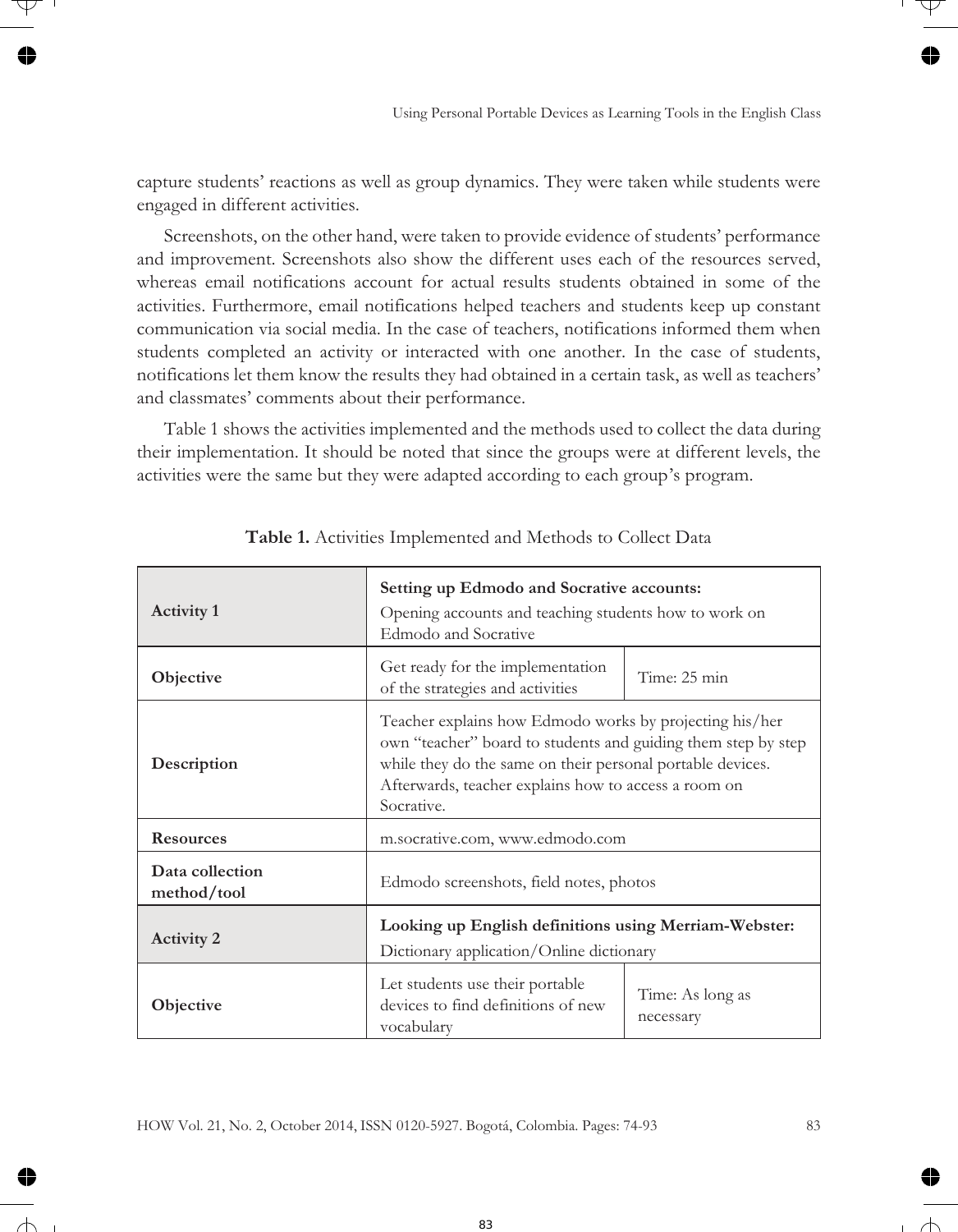| Description                    | When in class, students can freely search in their personal<br>portable devices without the assistance of the professor; this<br>can help the student to be more efficient and independent.                                                                                                                                                                                                                                                                                                                                                               |              |  |
|--------------------------------|-----------------------------------------------------------------------------------------------------------------------------------------------------------------------------------------------------------------------------------------------------------------------------------------------------------------------------------------------------------------------------------------------------------------------------------------------------------------------------------------------------------------------------------------------------------|--------------|--|
| <b>Resources</b>               | Merriam-Webster App/Merriam-Webster online dictionary                                                                                                                                                                                                                                                                                                                                                                                                                                                                                                     |              |  |
| Data collection<br>method/tool | Photos of students' notebooks                                                                                                                                                                                                                                                                                                                                                                                                                                                                                                                             |              |  |
| <b>Activity 3</b>              | Answering questions, anonymously, in Socrative:<br>Sharing opinions on Socrative                                                                                                                                                                                                                                                                                                                                                                                                                                                                          |              |  |
| Objective                      | Engage students in class<br>interaction via portable devices                                                                                                                                                                                                                                                                                                                                                                                                                                                                                              | Time: 15 min |  |
| Description                    | Teacher will instruct students to access m.socrative.com and<br>provide them with his/her "room number." Once there,<br>teacher will orally ask them about something. Students will then<br>post their answers on Socrative to communicate and interact<br>with the rest of the class.                                                                                                                                                                                                                                                                    |              |  |
| <b>Resources</b>               | m.socrative.com                                                                                                                                                                                                                                                                                                                                                                                                                                                                                                                                           |              |  |
| Data collection<br>method/tool | Photos, field notes, email notifications                                                                                                                                                                                                                                                                                                                                                                                                                                                                                                                  |              |  |
| <b>Activity 4</b>              | Taking quizzes in Edmodo:<br>Edmodo Quizzes                                                                                                                                                                                                                                                                                                                                                                                                                                                                                                               |              |  |
| Objective                      | Evaluate students' progress<br>through quizzes                                                                                                                                                                                                                                                                                                                                                                                                                                                                                                            | Time: 20 min |  |
| Description                    | As in any social network, the teacher can post and attach files,<br>which in this case will be a quiz, so all students can see the<br>update and can start answering it. Students can also answer in a<br>Word document and attach it to the network's wall, or send it<br>to the teacher via private message on Edmodo.<br>A variation of this activity is having students solve quizzes<br>directly on Edmodo. The platform allows teachers to create<br>their own quizzes using different kinds of questions. Those<br>quizzes are visualized as apps. |              |  |
| <b>Resources</b>               | www.edmodo.com                                                                                                                                                                                                                                                                                                                                                                                                                                                                                                                                            |              |  |
| Data collection<br>method/tool | Quizzes' screenshots, grade logs' screenshots, field notes                                                                                                                                                                                                                                                                                                                                                                                                                                                                                                |              |  |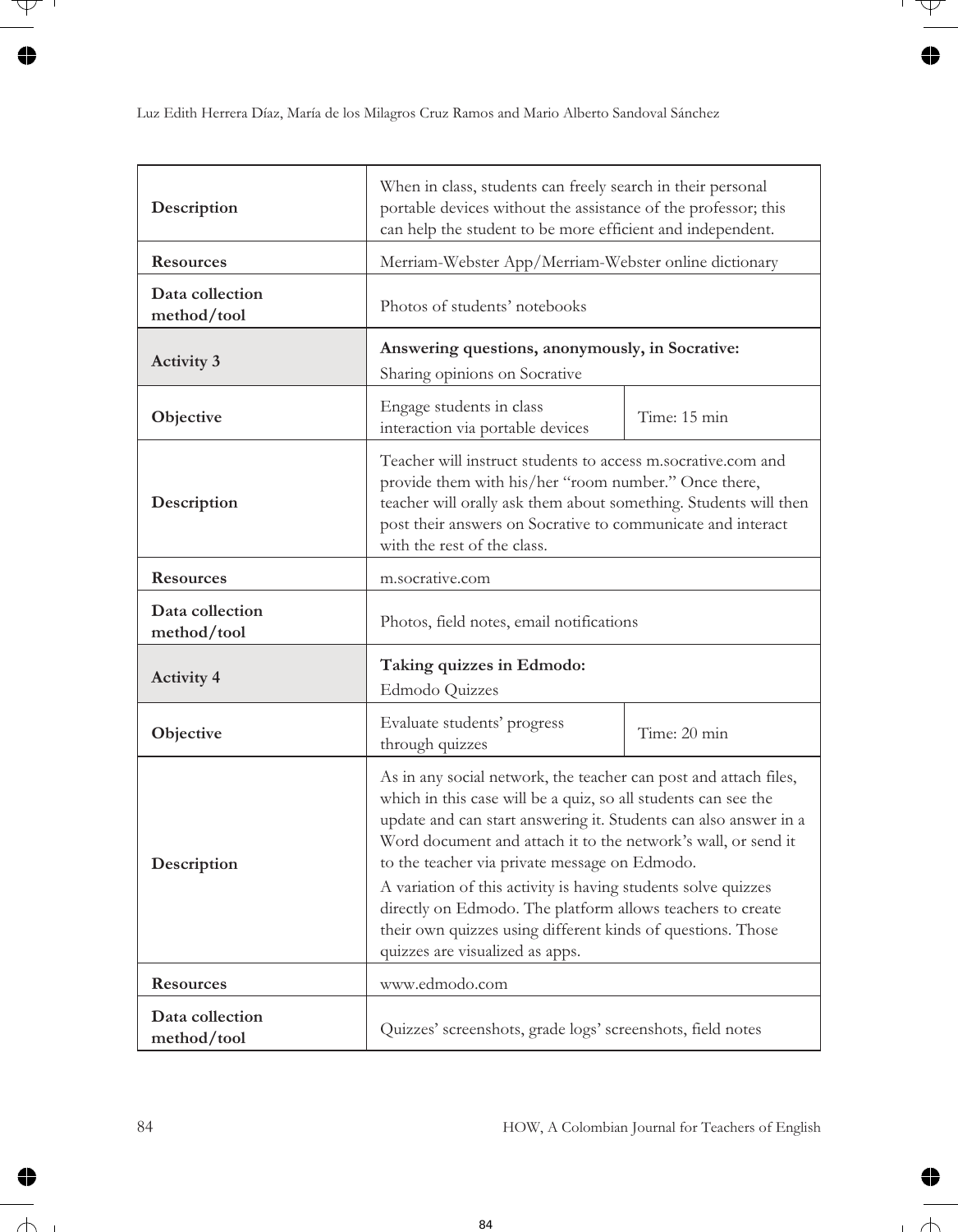| <b>Activity 5</b>              | Submitting short paragraphs in Edmodo:<br>Edmodo written assignments                                                                                                                                                                                                                                                                                                                                               |              |  |
|--------------------------------|--------------------------------------------------------------------------------------------------------------------------------------------------------------------------------------------------------------------------------------------------------------------------------------------------------------------------------------------------------------------------------------------------------------------|--------------|--|
| Objective                      | Get students to express their ideas<br>and/or opinions in writing                                                                                                                                                                                                                                                                                                                                                  | Time: 30 min |  |
| Description                    | Teacher posts instructions for the activities proposed by the<br>course book on Edmodo, or any other written task he/she<br>finds suitable. Students go to their Edmodo group's board<br>where they will read the instructions for the task to be<br>performed. Students write and edit their contributions which<br>will be checked by the teacher and possibly shared with the<br>class at teacher's discretion. |              |  |
| <b>Resources</b>               | www.edmodo.com                                                                                                                                                                                                                                                                                                                                                                                                     |              |  |
| Data collection<br>method/tool | Field notes, screenshots, email notifications                                                                                                                                                                                                                                                                                                                                                                      |              |  |

**Reflection phase: Data analysis.** Having collected the data through the methods specified in Table 1, we proceeded to qualitatively analyze and synthesize them according to Burns' suggestions (2010). That is to say, we refined the wide view we had obtained by "coding [our] data into more specific patterns or categories" (Burns, 2010, p. 105). Therefore, in order to start processing the data, the field notes were coded as  $FN +$  date + group + subcategory; while the screenshots were coded as  $SC + date + group + subcategory$ , for example: FN11.10.12-A-socializing, or SC25.11.12-B-use English. It is worth mentioning that photos were not coded but selected according to their relevance in each category, once it had been identified. Moreover, following Stake (1998), who explains that while analyzing data you can sort records and transcripts and add frequencies to find patterns or meanings regarding your research, we detected coincidences and grouped them into several categories, after underlining, grouping, and summarizing (Maykut & Morehouse, 1994; Patton, 2002; Robson, 2002). Then, these categories were outlined and grouped by making constant comparisons (Lincoln & Guba, 1985; Maykut & Morehouse, 1994), until we got the final two broad categories and their respective subcategories, as will be shown in the following section.

#### **Outcomes**

As we mentioned in the Observation Phase section, since both groups were in the same context and the only difference was the level, the activities implemented and the data collection methods were the same for both groups, thus, the data analysis was also carried out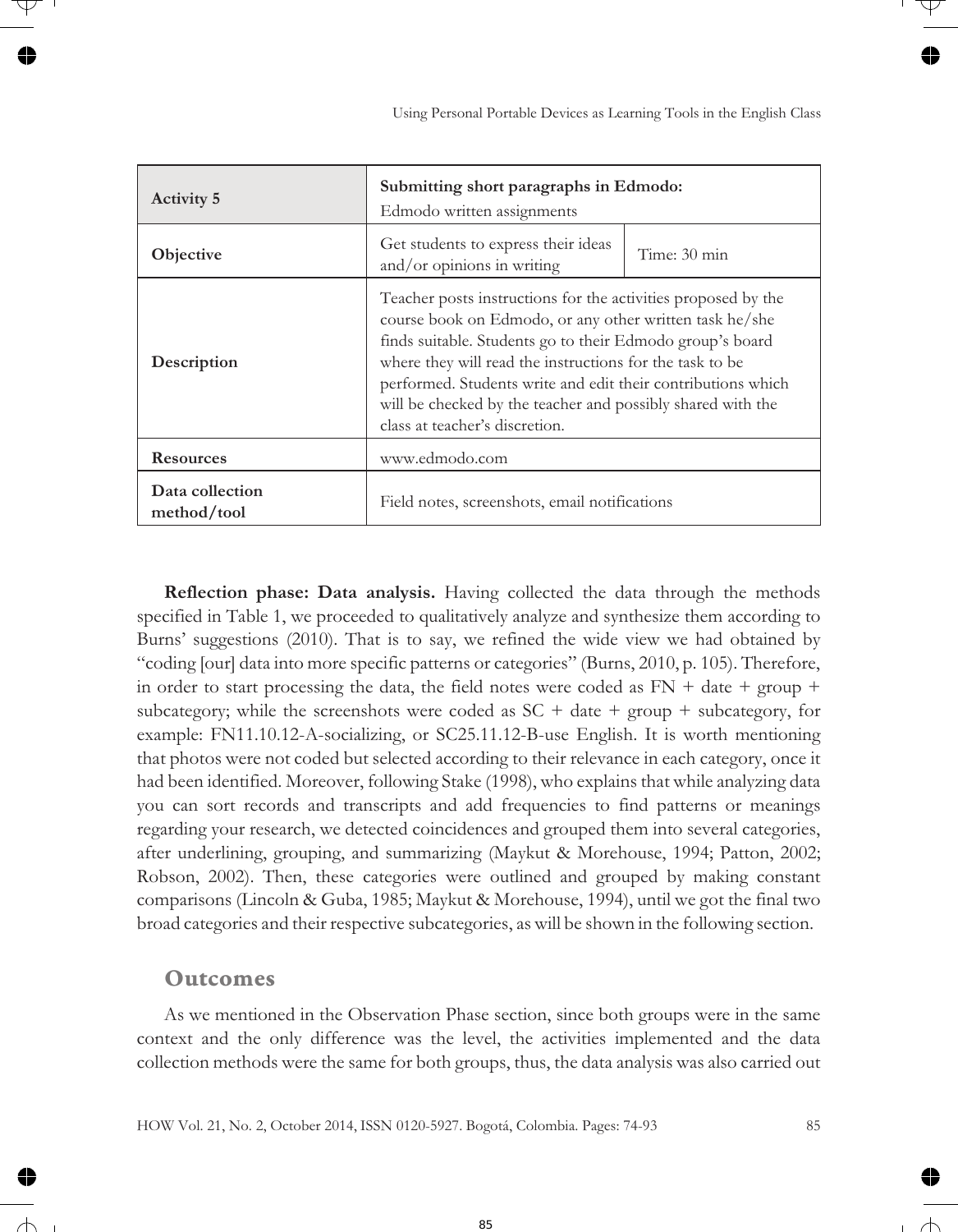by using the same criteria. The interpretation of the categories and subcategories that emerged from the data analysis gave rise to two broad categories and their respective subcategories: (1) Students' Adopting a Constructive Usage of Personal Portable Devices as English Learning Tools and (2) Students' Learning and Usage of the Target Language (English) Through Personal Portable Devices. In order to support this action research's trustworthiness, which refers to the credibility of the findings of a certain research study (Lincoln & Guba 1985; Maykut & Morehouse 1994), we describe here the subcategories constituting the findings and present evidence from the data for each of these.

## *Students' Adopting a Constructive Usage of Personal Portable Devices as English Learning Tools*

**Use of the tools for socializing with classmates and teachers.** Throughout the implementation of the diverse activities, we observed that the students adopted Edmodo as a new way to communicate in English with their peers as well as with the teacher-researchers. The friendly use of the language can be observed in Figure 2.



**Figure 2.** Screenshot From the Edmodo Platform

However, there was certain lack of homogeneity in the adoption of constructive portable device usage routines; also, even though most of the students showed great interest in working this way, were more engaged in class activities and in class work in general, and stopped texting so much in class, there were still a couple that continued engaging in the same diverting practices.

Figure 3 illustrates students' demeanor and immersion during class activities that were either individual or collaborative.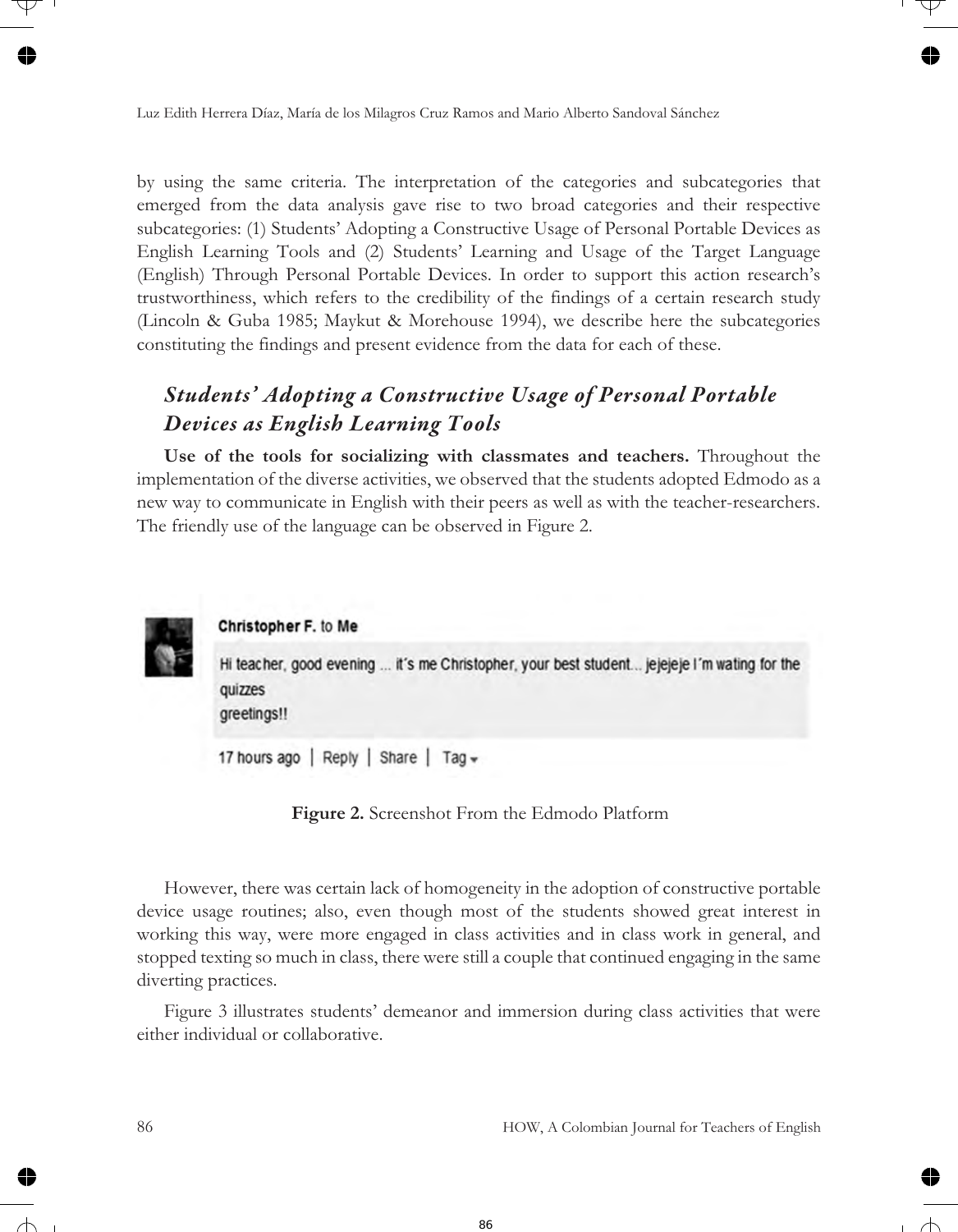

**Figure 3.** Students Working During Class Activities

**Use of tools for practicality and convenience.** Another routine adopted by students was taking photos of the notes on the board instead of copying everything into their notebooks. This way of taking notes saved time that could now be devoted to instruction, drilling, and production. Similarly, it became a common practice to ask the teacher-researchers to upload, on Edmodo, the information that had been projected in class, such as PowerPoint and Prezi presentations. For instance, Figure 4 shows that a student uploaded the photo she had taken of the whiteboard in class to share it with all her classmates.

There were plenty of positive consequences for the teacher-researchers as well. For example, the amount of time taken not only to elaborate and grade quizzes, but also to calculate the numeric value of those quizzes as part of the grading criteria declined noticeably. Similarly, providing feedback became simpler and faster, mainly for activities carried out using Edmodo. The students also preferred to take exams on Edmodo rather than on paper, since they had the opportunity to self-evaluate and obtain feedback immediately, which they liked and demonstrated in several conversations among themselves and with the teachers, for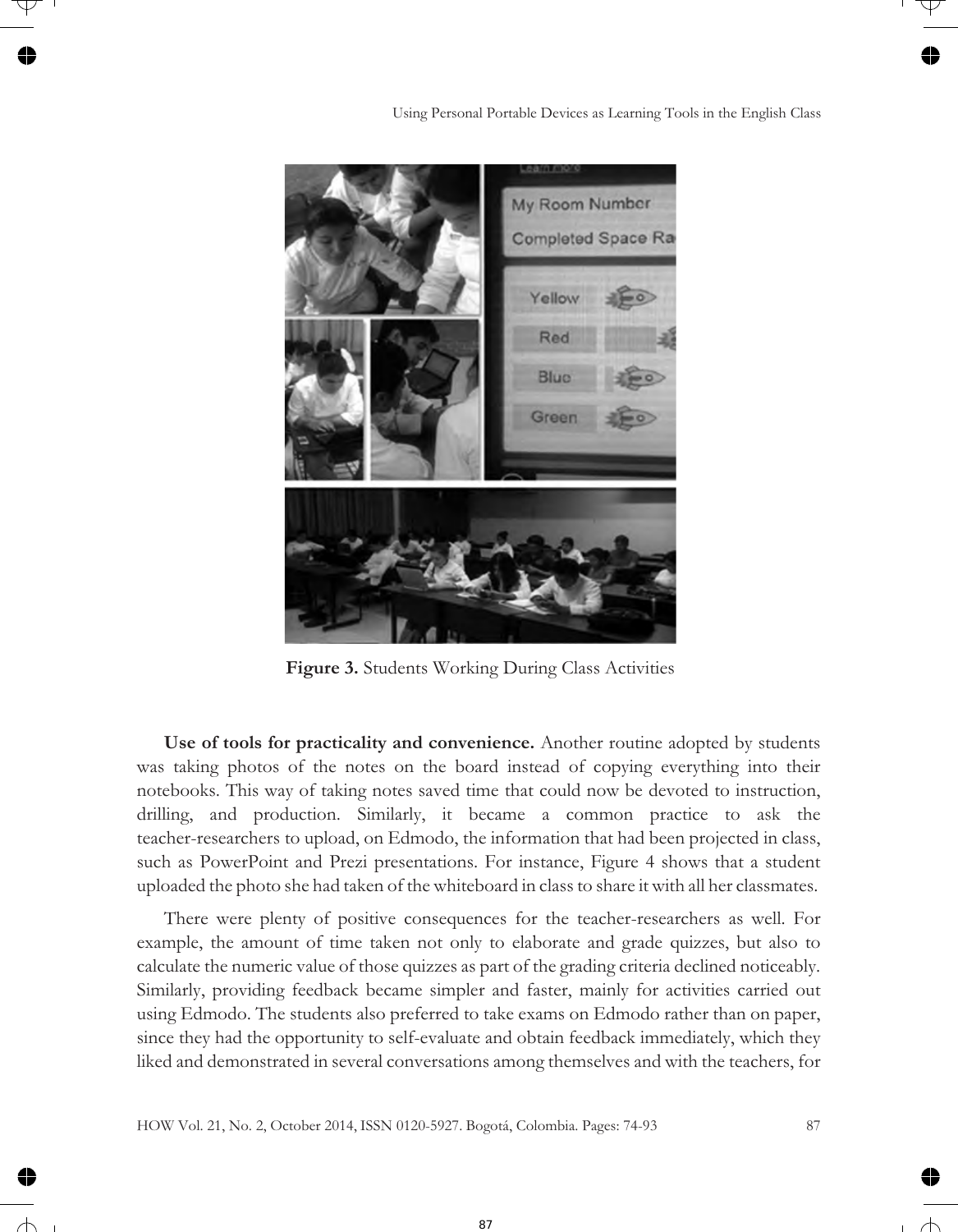

**Figure 4.** Photo of the Whiteboard Taken by a Student

instance, in the following statement taken from an informal dialog in class: "Teacher, this is better than paper quizzes. I don't have to wait for my results" (translated from Spanish).

## *Students' Learning and Usage of the Target Language (English) Through Personal Portable Devices*

**Use of monolingual dictionaries.** It is worth mentioning that we consider the most remarkable change that took place in the students' behavior was the fact that students in Group B started using the monolingual dictionary tools on their own. This particular practice has two important implications:

- They now understand it is possible to obtain the meaning of a word by using the cognates and familiar words found in its definition.
- The need for a Spanish equivalent of unknown words decreased. This represents an important feat when taking into account the fact that the students in Group B were mostly true beginners whose level of confidence depended on Spanish translation.

Figure 5 illustrates how students used the dictionaries (downloaded on their cell phones, tablets, or laptops) to convey the meanings of some words, either individually on their own devices or collaboratively by projecting them on the board.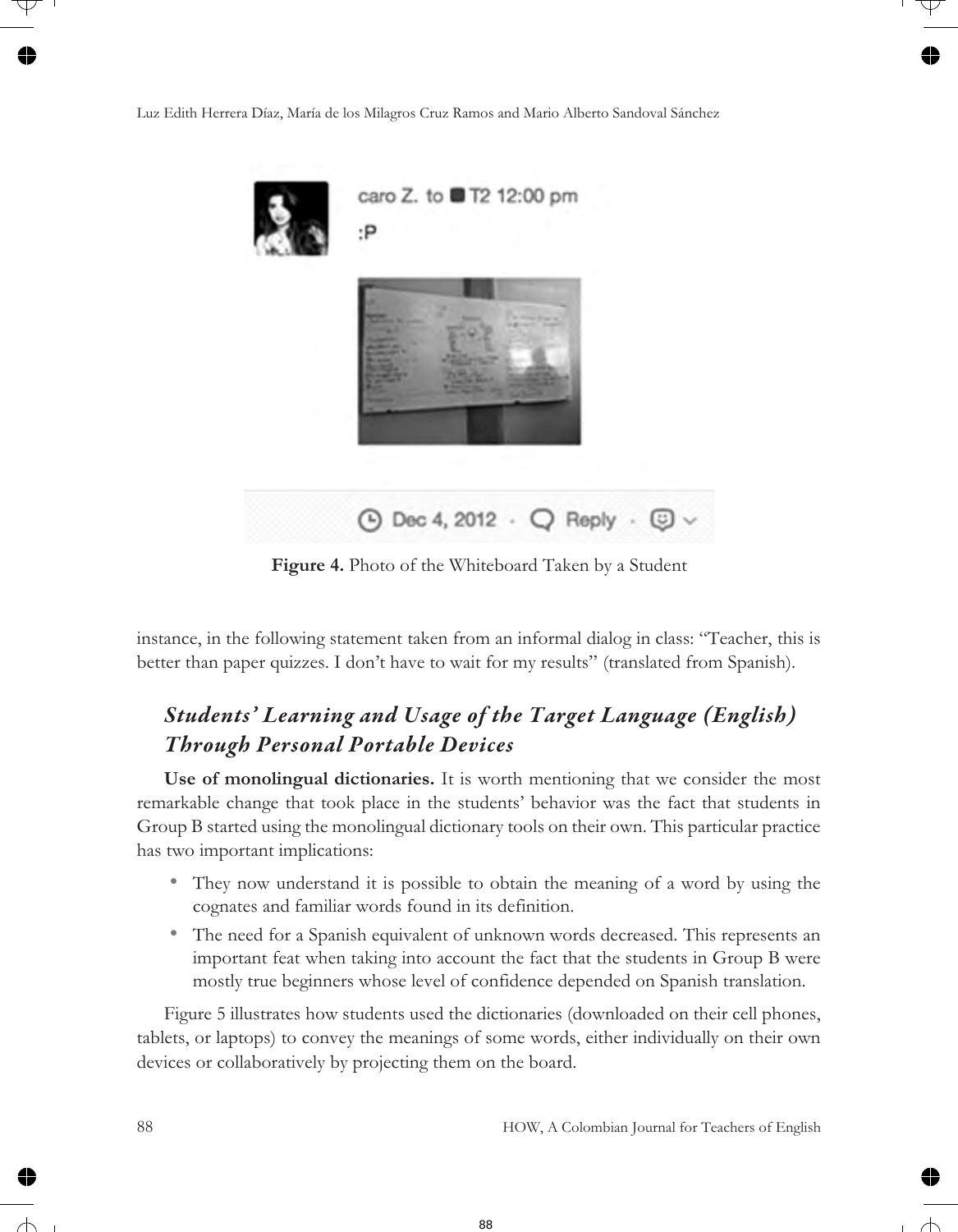

**Figure 5.** Use of the Dictionary by Students

**Use of English to communicate among themselves and work collaboratively.** By the end of the implementation process, some of the students in both groups were so used to commenting on each other's contributions on Edmodo that they had started posting messages in English (according to their level) for the rest of the group without the teacher requesting them to do so, as shown in Figure 6.

As has been shown, there were several positive findings regarding the incorporation of cell phones, tablets, and laptops as learning tools in the English classes; however, some



**Figure 6.** Message From a Student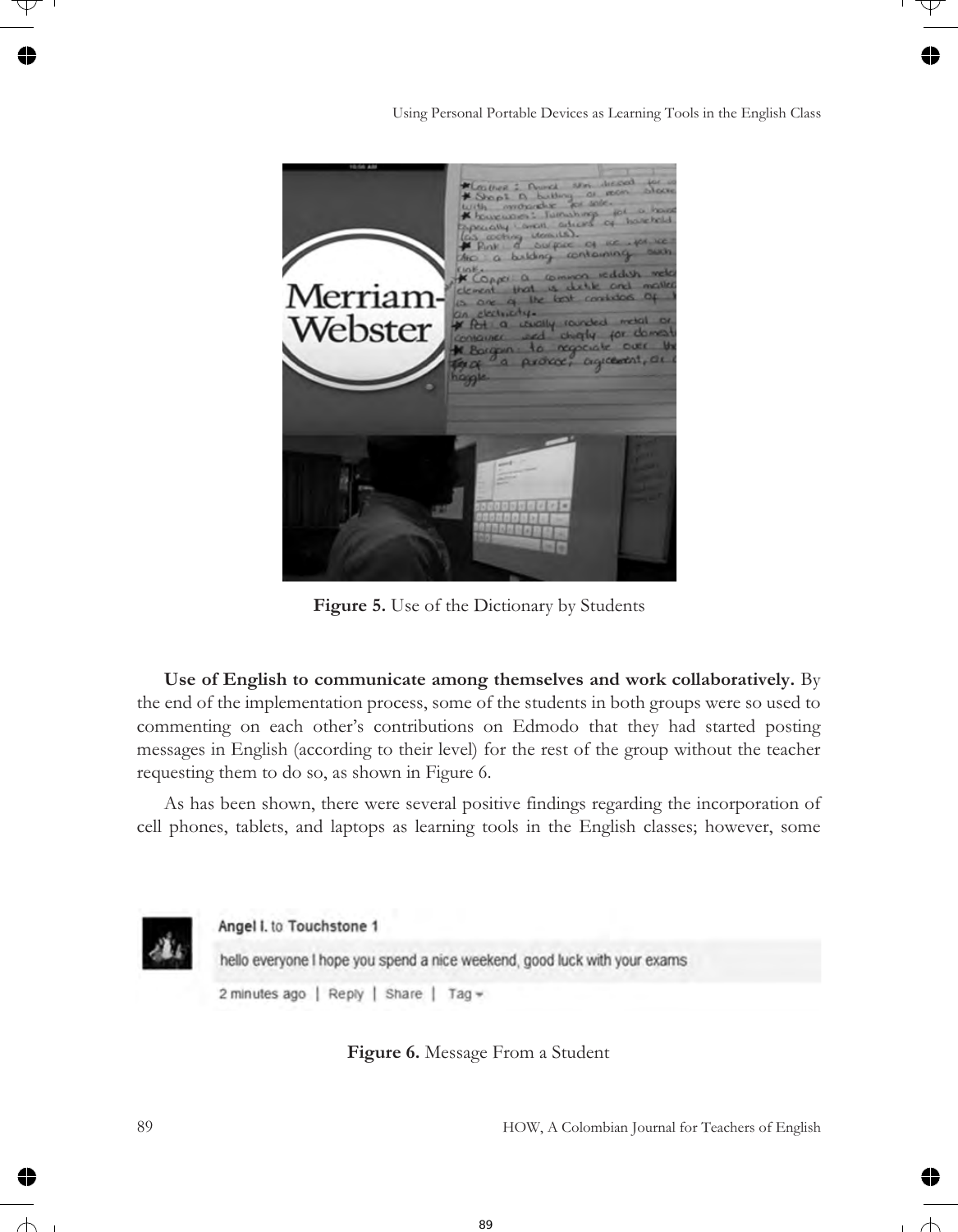students did not find it motivating enough and continued to be frequently absent from classes. Despite this issue, we consider that the intervention and findings derived from the action research have illustrated the vast number of possibilities to promote a more meaningful learning of a foreign language. We now proceed to the closure of this research report.

### **Conclusions**

The inclusion of technology in the language classroom is the eventual and logical result of continuous technological advances. Such advances have impacted electronic devices as well as telecommunications, especially now that Internet connection is becoming not only faster, but also more accessible. These developments have led to a significant increase in the worldwide sales of personal portable devices such as cellphones, laptops, and tablets, making them appear as omnipresent in certain contexts.

As we explained in the introductory section, in economically advantaged sectors such as private schools, as the one we work for, teachers are conflicted with the implications of dealing with students who seem more interested in texting and surfing the Internet for fun than in paying attention to lectures and learning. Once we had identified this issue, we set the objectives of this action research and its corresponding educational intervention: to implement an innovative possible solution and investigate its impact on students' learning and using the target language (English) in class.

In other words, we developed and implemented activities related to each English course syllabus, which included the use of personal portable devices (cellphones, tablets, and laptops) as learning tools in class. Thus, we were able to investigate the impact such an implementation had on students' learning and using English in class. From the data gathered and the outcomes we arrived at, we accomplished answering the research questions we had established: The ways personal portable devices could be used efficiently and constructively while doing innovative class activities in accordance with the English language program for the course, and the impact this usage had on students' performance.

The first question has been answered in the section related to the activities that were planned and implemented, since they all included the use of applications such as Edmodo, the Merriam-Webster (monolingual) on-line dictionary, and Socrative, which the students downloaded on their cellphones, tablets (iPads), and/or laptops.

As regards the second question, such activities, according to our observations, helped students become aware of and participate in a culture of the constructive use of personal portable devices. Furthermore, this practice was accomplished while contributing to the students' learning and use of the English language according to the level of the course. We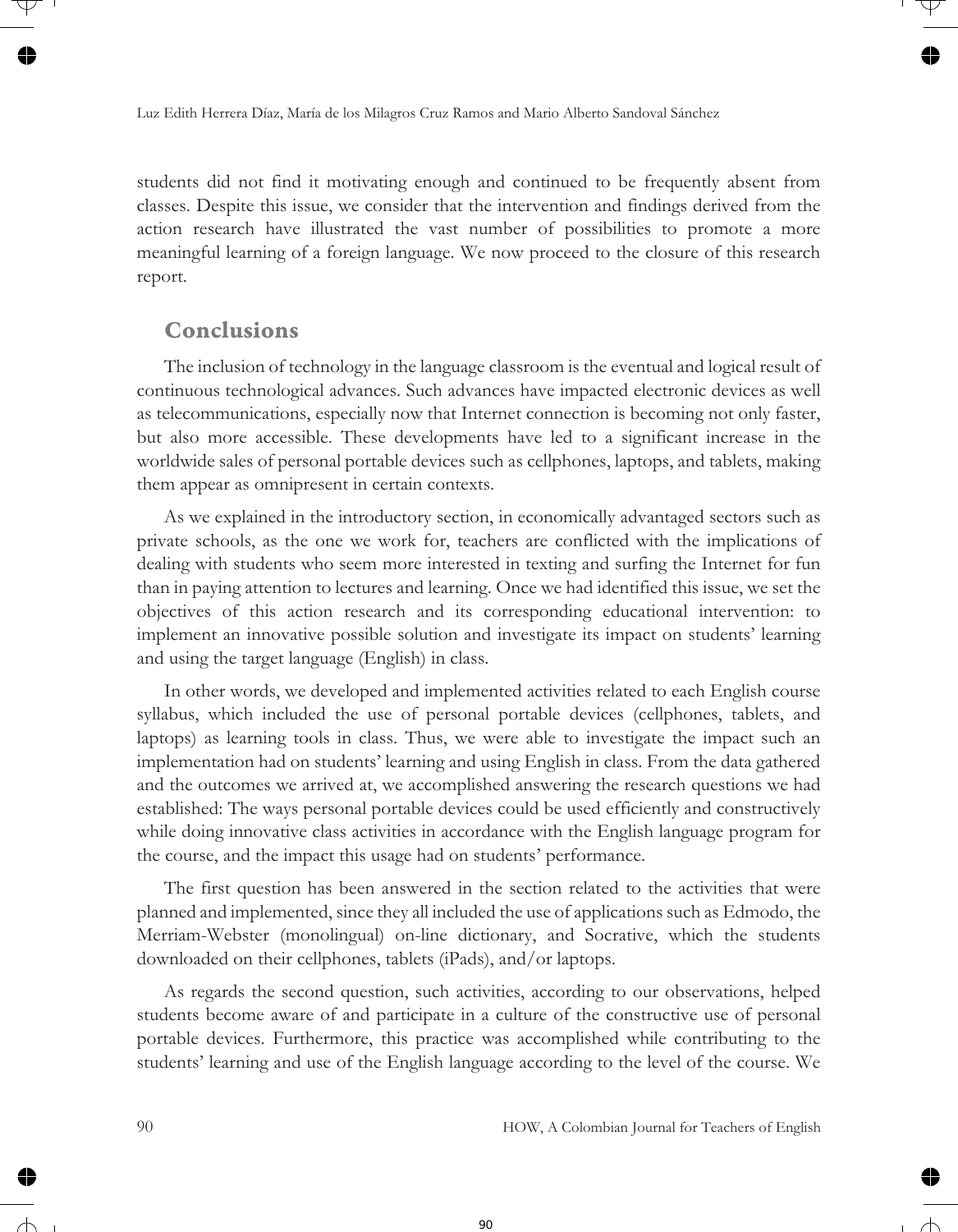believe one of the main factors that contributed to the success of this intervention was the learners' interest, knowledge, and skills in the areas of devices, applications, websites, and social media.

Despite some students' continued absence from classes, or they attended but kept using their portable devices only for fun, most students seemed enthusiastic to participate in the activities implemented. Their attitude towards portable devices became more constructive and they showed an interest in using, on their own, the tools and applications provided; this made us think that the intervention fostered autonomy. Even though this behavior was not perceived in the group totally, as we have already said, the general results were encouraging. Through their participation and work (messages and assignments) on the applications, we observed that students were able to practice and improve their English language use through the use of the portable devices they seem unable to live without: their own laptops, tablets, and cellphones.

Based on students' reactions, it can be inferred that the English teaching community, in general, could benefit from the implementation of this educational intervention proposal. For the teachers, for instance, there was a reduction in the amount of time it took us to prepare materials for their classes thanks to the features of several of the tools used, Edmodo in particular.

However satisfying, the implementation process presented one main constraint: Wi-Fi connection instability. Counting with either the institution's support in terms of classroom mobility, or an appropriate connection system would have guaranteed steady Internet accessibility, and therefore, a more successful implementation. In addition, monitoring what students were doing when using their cellphones was still difficult; however, they seemed more focused on their class tasks.

The number of tools that can be applied in the education field increases every day. Therefore, many other activities, (collaborative) tools, and applications (podcasts, discussion boards, wikis, video and voice recordings, social media, webconferencing, etc.) to fit the needs and interests of a given language class could be developed and researched about. Even within the context where this action research project took place, there are still many windows of opportunity to eventually reach the totality of the student community at UVM.

Teachers interested in implementing these innovative tools (resources) should bear in mind a series of aspects. Firstly, observation is key to determining if students are skillful and interested in personal portable device usage and whether they have or are able to acquire at least one of these devices, which is one of the main requirements to reach the goals of the present project. Secondly, it is important to verify that the applications and activities selected run properly on different devices before implementing them. Lastly, Wi-Fi connectivity should be accessible and dependable. Taking these into consideration and based on the findings of this action research, we suggest that language teachers can indeed take advantage of personal portable devices to enhance language learning and use in class.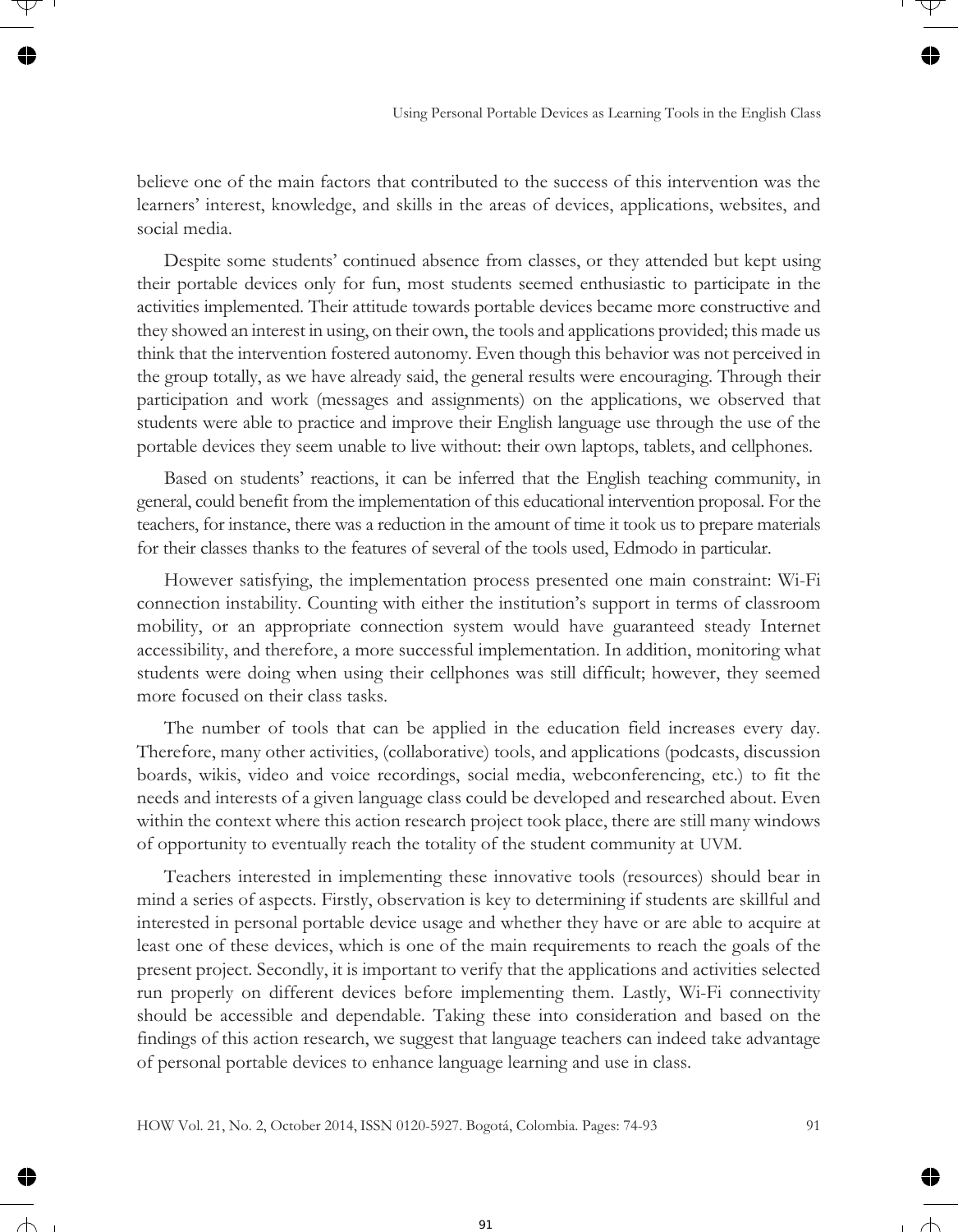#### **References**

- Ally, M. (Ed.). (2009). *Mobile learning: Transforming the delivery of education and training*. Edmonton, CA: AU Press.
- Barraza, A. (2005). Una conceptualización comprehensiva de la innovación educativa [A comprehensive conceptualization of educational innovation]. *Innovación Educativa*, *5*(28), 19-31.
- Barraza, A. (2006). Innovación didáctica en educación superior: Un estudio de caso [Didactic innovation at higher education: A case study]. *Revista Electrónica Diálogos Educativos*, *12*, 2-15.
- Brooks-Young, S. J. (2010). *Teaching with the tools kids really use: Learning with web and mobile technologies.* Thousand Oaks, CA: Sage Publications.
- Burns, A. (2010). *Doing action research in English language teaching: A guide for practitioners.* New York, NY: Routledge.
- Chamot, A. U., Barnhardt, S., & Dirstine, S. (1998). *Conducting action research in the foreign language classroom.* Paper presented at the Northeast Conference, New York, 1998. Retrieved from http:// www.studymode.com/essays/Conducting-Action-Research-In-The-Foreign-832950.html
- Goundar, S. (2011). What is the potential impact of using mobile devices in education? *Proceedings of SIG GlobDev Fourth Annual Workshop.* Shanghai, China.
- Hannan, A., & Silver, H. (2000). *Innovating in higher education: Teaching, learning and institutional cultures.* Buckingham, UK: Society for Research into Higher Education and Open University Press.
- Hopkins, D. (1989). *Investigación en el aula: guía del profesor* [Classroom research: Teacher's guide]. Barcelona, ES: PPU.
- Jordán Padrón, M., Pachón González, L., Blanco Pereira, M. E., & Achiong Alemañy, M. (2011). Elementos a tener en cuenta para realizar un diseño de intervención educativa [Elements to take into account when designing an educative intervention]. *Revista Médica Electrónica*, *33*(4). Retrieved from http://www.revmatanzas.sld.cu/revista%20medica/ano%202011/vol4%202011/ tema17. htm
- Kemmis, S., & McTaggart, R. (Eds.). (1988). *The action research planner* (3rd ed.). Geelong, AU: Deaking University Press.
- Lauricella, S., & Kay, R. (2010). Assessing laptop use in higher education classrooms: The laptop efectiveness scale (LES). *Australasian Journal of Educational Technology*, *26*(2), 151-163.
- Lincoln, Y. S., & Guba, E. G. (1985). *Naturalistic inquiry*. Thousand Oaks, CA: Sage Publications.
- Maykut, P., & Morehouse, R. (1994). *Beginning qualitative research: A philosophic and practical guide*. London, UK: Routledge Falmer.
- McCoy, B. (2013). Digital distractions in the classroom: Student classroom use of digital devices for non-class related purposes. *Faculty Publications, College of Journalism & Mass Communications*, Paper 71. Retrieved from http://digitalcommons.unl.edu/journalismfacpub/71
- Naismith, L., Lonsdale, P., Vavoula, G., & Sharples, M. (2004). *Literature review in mobile technologies and learning*. Bristol, UK: NESTA Futurelab.
- Negrete, T. (2010). La intervención educativa: un campo emergente en México [The educational intervention: An emerging field in Mexico]. *Revista de Educación y Desarrollo*, *13*, 35-43.